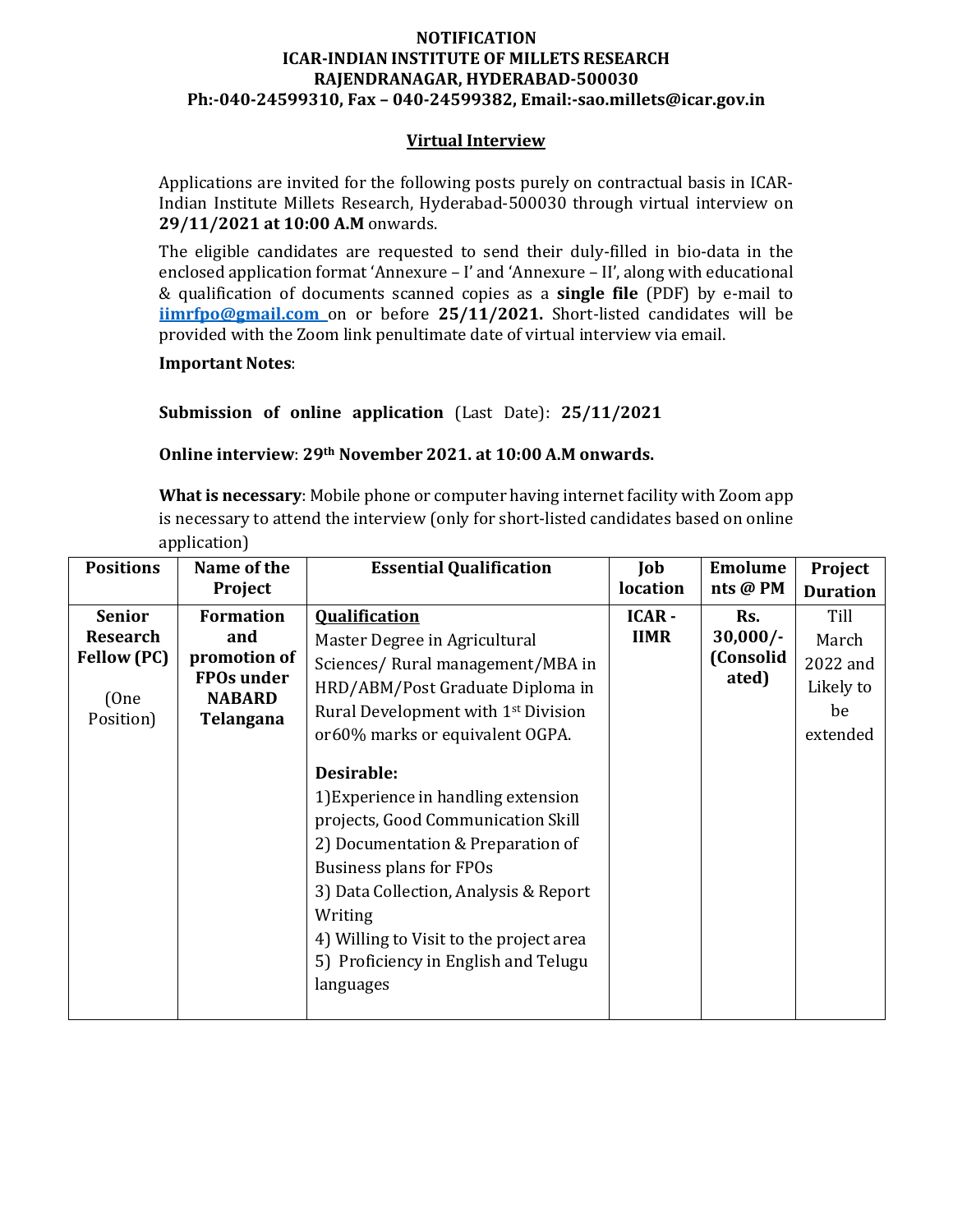| <b>Senior</b>              | <b>Formation</b>     | <b>Qualification</b>                                                                                                                                                                                                                                                    | <b>ICAR-</b> | Rs.                | Till      |
|----------------------------|----------------------|-------------------------------------------------------------------------------------------------------------------------------------------------------------------------------------------------------------------------------------------------------------------------|--------------|--------------------|-----------|
| <b>Research</b>            | and                  | Master Degree in Agricultural                                                                                                                                                                                                                                           | <b>IIMR</b>  | $30,000/-$         | March     |
| <b>Fellow (PC)</b>         | promotion of         | Sciences/Rural management/MBA in                                                                                                                                                                                                                                        |              | (Consolid          | 2022 and  |
| (One                       |                      | HRD/ABM/Post Graduate Diploma in                                                                                                                                                                                                                                        |              | ated)              | Likely to |
| Position)                  | <b>FPOs</b><br>under | Rural Development with 1st Division or                                                                                                                                                                                                                                  |              |                    | be        |
|                            | NABARD, AP,          | 60% marks or equivalent OGPA.                                                                                                                                                                                                                                           |              |                    | extended  |
|                            |                      | Desirable:<br>1) Experience in handling extension<br>/FPO projects, Good Communication<br>Skill                                                                                                                                                                         |              |                    |           |
|                            |                      | 2) Documentation & Preparation of<br><b>Business plans for FPOs</b><br>3) Data Collection, Analysis & Report<br>Writing<br>4) Willing to Visit to the project area<br>(Vishakhapatnam district, Andhra<br>Pradesh)<br>5) Proficiency in English and Telugu<br>languages |              |                    |           |
| <b>Senior</b>              | <b>Formation</b>     | <b>Oualification</b>                                                                                                                                                                                                                                                    | <b>ICAR-</b> | Rs.                | Till      |
| <b>Research</b>            | and<br>promotion of  | Master Degree in Agricultural                                                                                                                                                                                                                                           | <b>IIMR</b>  | $30,000/-$         | March     |
| <b>Fellow (PC)</b>         |                      | Sciences/Rural management/MBA in                                                                                                                                                                                                                                        |              | (Consolid<br>ated) | 2022 and  |
|                            |                      | HRD/ABM/Post Graduate Diploma in                                                                                                                                                                                                                                        |              |                    | Likely to |
| (One<br>Position)          | <b>FPOs</b><br>under | Rural Development with 1 <sup>st</sup> Division or                                                                                                                                                                                                                      |              |                    | be        |
|                            | <b>NCDC</b>          | 60% marks or equivalent OGPA.                                                                                                                                                                                                                                           |              |                    | extended  |
| Telangana                  |                      | Desirable:                                                                                                                                                                                                                                                              |              |                    |           |
|                            | (through             | 1) Experience in handling extension                                                                                                                                                                                                                                     |              |                    |           |
| <b>ICAR-ATARI,</b><br>Hyd) |                      | and FPO projects, Good                                                                                                                                                                                                                                                  |              |                    |           |
|                            |                      | <b>Communication Skill</b>                                                                                                                                                                                                                                              |              |                    |           |
|                            |                      | 2) Documentation & Preparation of                                                                                                                                                                                                                                       |              |                    |           |
|                            |                      | <b>Business plans for FPOs</b>                                                                                                                                                                                                                                          |              |                    |           |
|                            |                      | 3) Data Collection, Analysis & Report                                                                                                                                                                                                                                   |              |                    |           |
|                            |                      | Writing                                                                                                                                                                                                                                                                 |              |                    |           |
|                            |                      | 4) Willing to Visit to the project area                                                                                                                                                                                                                                 |              |                    |           |
|                            |                      | (Medak district, Telangana)                                                                                                                                                                                                                                             |              |                    |           |
|                            |                      | 5) Proficiency in English and Telugu                                                                                                                                                                                                                                    |              |                    |           |
|                            |                      | languages                                                                                                                                                                                                                                                               |              |                    |           |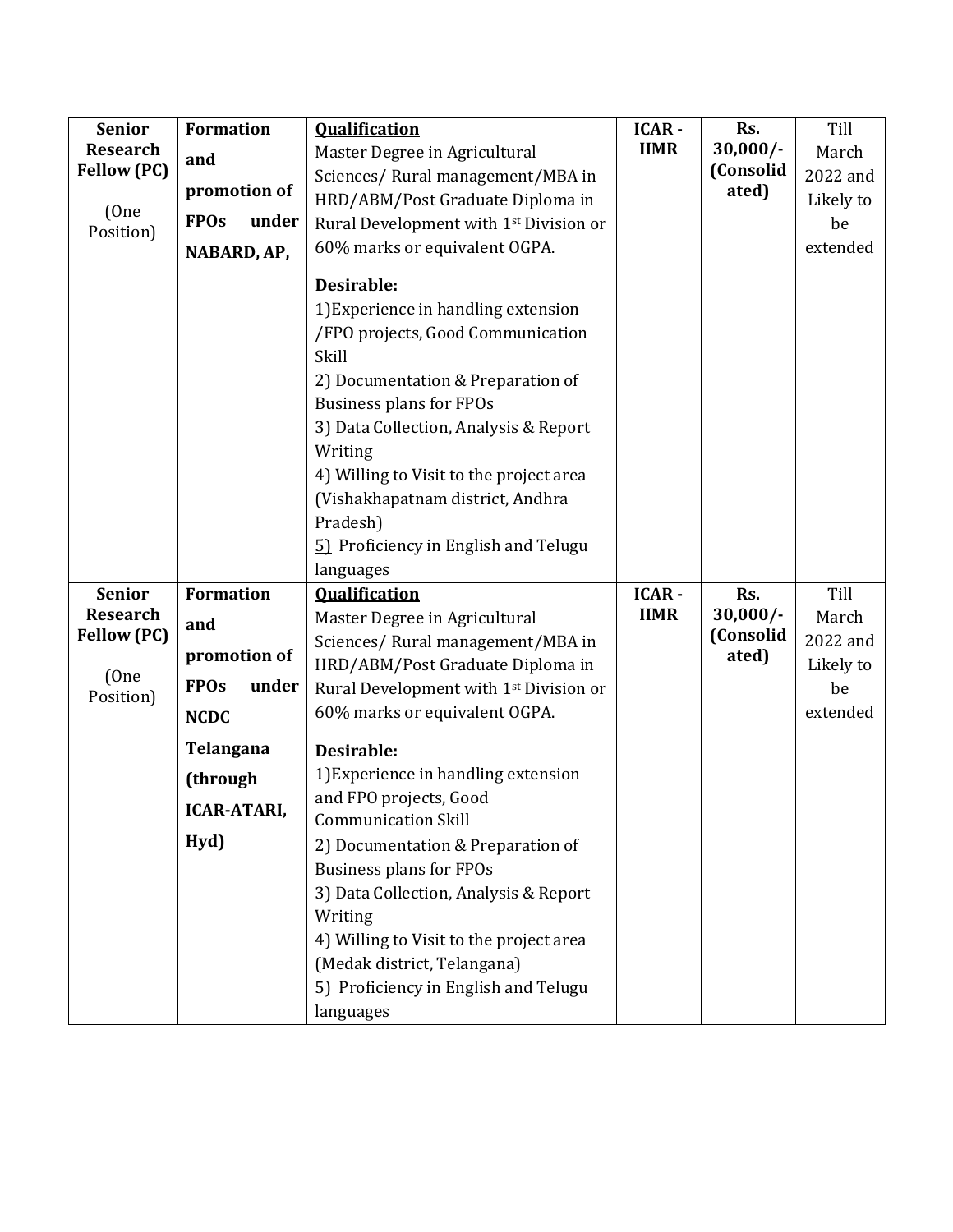## **Terms and Conditions:**

1. The above posts are purely temporary and on contractual basis till the end of project period. The selected candidates **shall not claim for regular appointment/absorption in ICARIIMR** or funding agency at the end of the project.

2. The age limit of above position is up to 35 years as on the date of interview. The relaxation in upper age limit is five years for SC/ST/women candidates and three years for OBC candidates as per rules.

**3.** The duly filled-in application form (as per the format-Annexure I& II enclosed (If Applicable) with photograph affixed on it and signed, should be sent to **iimrfpo@gmail.com** on or before **25th November, 2021. At 5 PM.**

4. All the relevant original testimonials (date of birth, degree certificate, experience certificate, etc., if any) are to be shown and a set of attested copies of all the certificates will be required to be submitted by the candidates for verification, before joining, if selected. If any candidate is found to have submitted false information/claims at any stage, their candidature will be summarily rejected and appointment will be terminated if found during project period.

5. No objection and experience certificate are required from the employer, in case he/she is employed.

6. For short‐listed candidates, interview will be held virtually via Zoom Platform on **29th November, 2021 at 10:00 A.M onwards.**

7. The online reporting time for interview will be communicated individually. The candidates shall adhere to the instructions and timings of joining the virtual interview. The candidate/s may be required to wait for the access as per the waiting list and the details of which will be communicated through email.

8. The candidates are advised to ensure good internet connectivity for the smooth conduct of the interview and download the relevant software to connect the link, IIMR doesn't take any responsibility if someone misses interview on these reasons

## **9. No TA/DA/ any other expenses will be paid for attending the interview virtually.**

10. It may be noted by the candidate intending to attend the online interview, if any of his near or distant relative is an employee of the ICAR ‐ IIMR, have to declare his/her name, designation, nature of duties, relationship in writing (Annexure-II) along with the application form so as to reach us by **25th November 2021.** If any such certificate and or declaration is furnished on the date of interview and found that his relative is an employee of ICAR ‐ IIMR, such candidate will not be allowed to appear for the interview. Moreover, even after joining, if the information is found to be false, her/his candidature is liable to be rejected and/ or termination of contract. All the other candidates are also required to compulsorily submit the scanned declaration duly signed in the format (Annexure‐II) along with other documents through e‐mail

11. In case of any disputes, it will be resolved within the jurisdiction of Hyderabad, Telangana court only.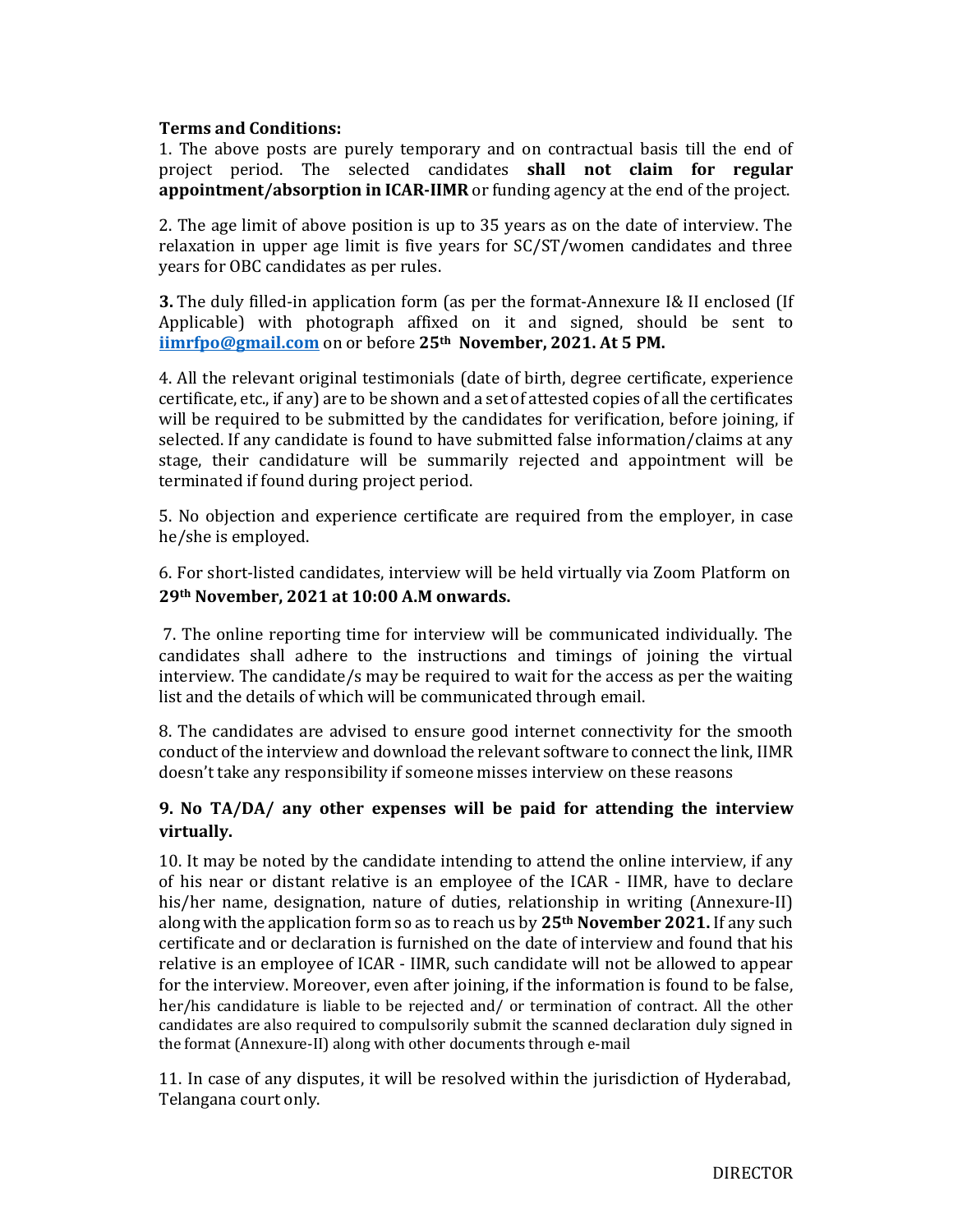## **Annexure-I**

# **APPLICATION**

|                                                                                  |  | Latest passport size<br>photo                                    |  |
|----------------------------------------------------------------------------------|--|------------------------------------------------------------------|--|
|                                                                                  |  |                                                                  |  |
|                                                                                  |  |                                                                  |  |
|                                                                                  |  | 3. Date of birth & age: $\frac{1}{2}$ is the set of birth & age: |  |
| 4. Postal address for correspondence: Present & Permanent.                       |  |                                                                  |  |
|                                                                                  |  |                                                                  |  |
| 5. Mobile no:______________________________; email:_____________________________ |  |                                                                  |  |

## **6. Educational Qualifications:**

| Sl.<br>N <sub>0</sub> | <b>Qualifications</b>                             | <b>Name</b><br>of the<br>degree | <b>Year of</b><br>passing | <b>Board/University,</b><br><b>State</b> | Major<br><b>Subjects</b> | Marks(<br>$\%$ /GPA) |
|-----------------------|---------------------------------------------------|---------------------------------|---------------------------|------------------------------------------|--------------------------|----------------------|
|                       | $\overline{\text{Matriculation}}$ /<br><b>SSC</b> |                                 |                           |                                          |                          |                      |
| 2.                    | Intermediate /<br><b>HSC</b>                      |                                 |                           |                                          |                          |                      |
| 3.                    | Graduation                                        |                                 |                           |                                          |                          |                      |
| 4.                    | Post-Graduation                                   |                                 |                           |                                          |                          |                      |
| 5.                    | Any other                                         |                                 |                           |                                          |                          |                      |

# **7. Prior Experience (if any):**

| Sl.<br>N <sub>0</sub> | Name of the<br><b>Organization/Institute</b> | <b>Post/Designation</b> | From<br><b>To</b> | <b>Drawn</b><br><b>Salary</b> | <b>Remarks</b> |
|-----------------------|----------------------------------------------|-------------------------|-------------------|-------------------------------|----------------|
| .,                    |                                              |                         |                   |                               |                |
|                       |                                              |                         |                   |                               |                |
| ۷.                    |                                              |                         |                   |                               |                |
|                       |                                              |                         |                   |                               |                |
| 3.                    |                                              |                         |                   |                               |                |
|                       |                                              |                         |                   |                               |                |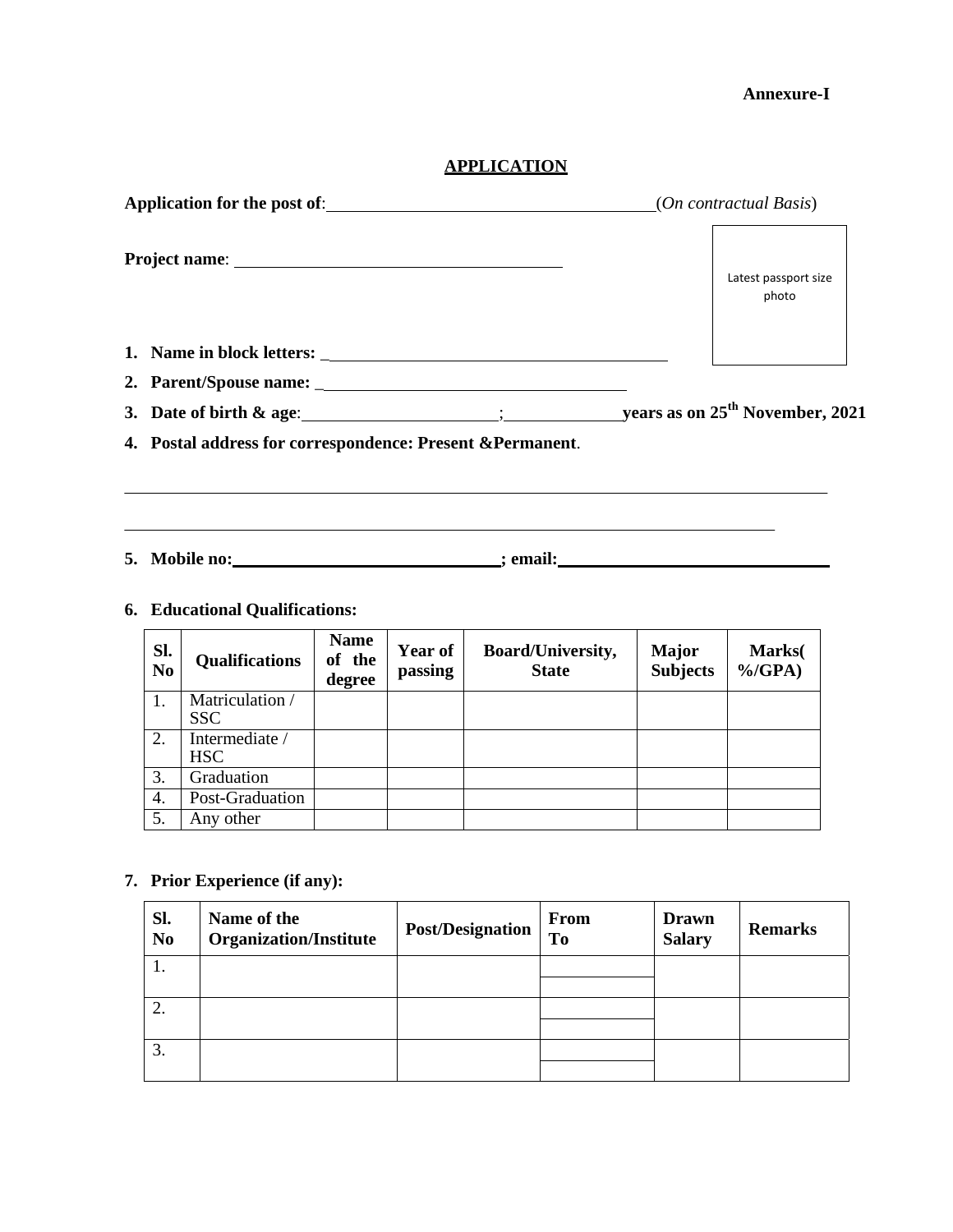#### **8. Additional Information which you would like to mention:**

- **a. Additional Academic/professional Qualifications:**
- **b. Trainings:**
- **c. Research Publications/reports/special projects:**
- **d. Any other information:**

**9. Whether belongs to SC/ST/OBC/OC/PH/Ex-servicemen (as per GOI norms)** 

### **SELF DECLARATION**

I hereby declare hereby declare that all the statements made are true, complete and correct to the best of my knowledge and belief. I also declare that (i) I have never been punished or debarred from Government (central/state)/ autonomous organizations/ ICAR and (ii) I have not been convicted by a court of law for any offence. In the event of any information being found false / incorrect / ineligible being detected at any time before or after the appointment, action may be taken against me and I shall be bound by the decision of the employer.

**Date: Signature of the Candidate** 

**Place:**